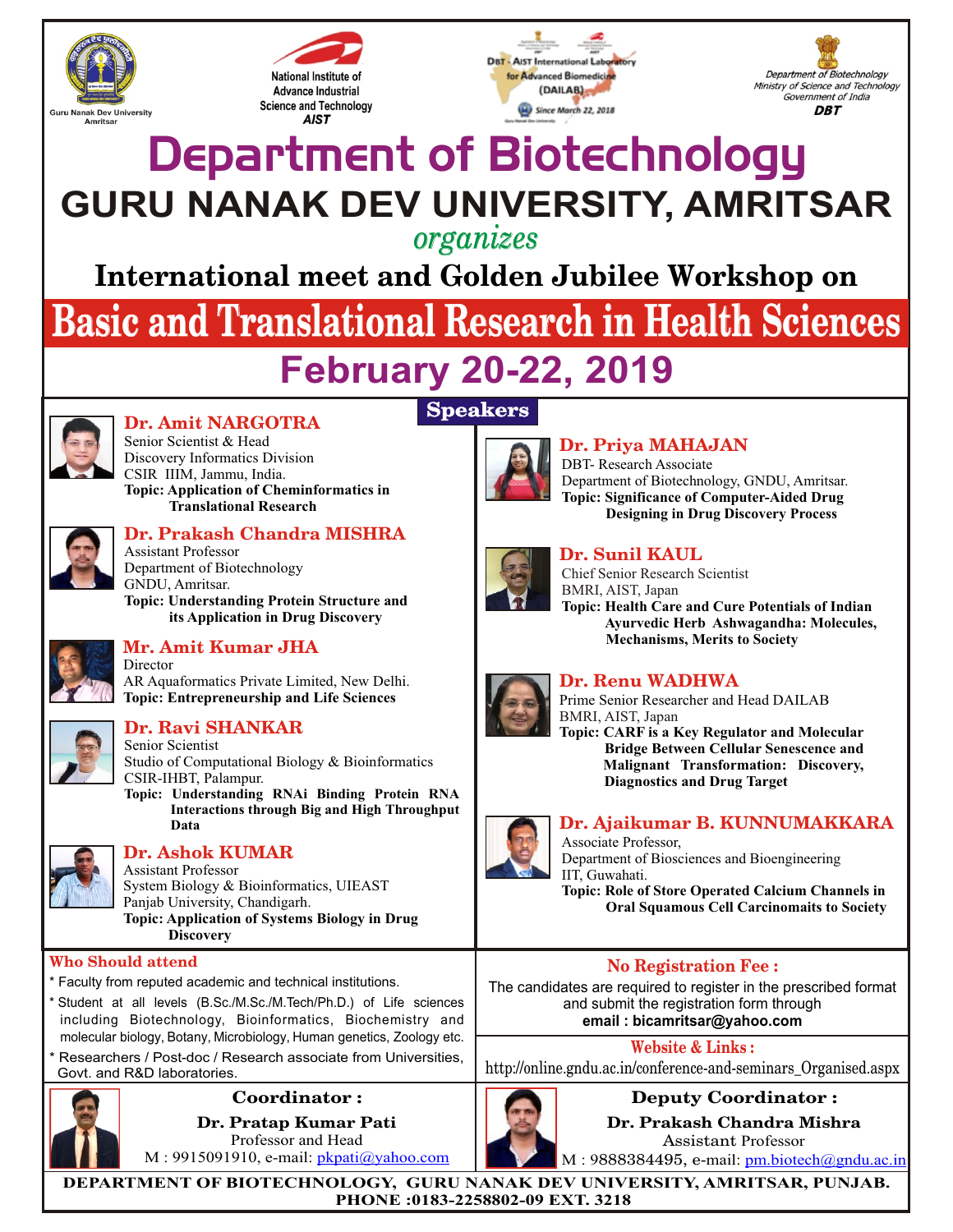







# **International meet and Golden Jubilee Workshop on "Basic and Translational Research in Health Sciences" Department of Biotechnology**

**Guru Nanak Dev University, Amritsar- 143 005, India**

**on**

**February 20th – 22nd 2019**

| 20/02/2019 | 9.00 am to 9.45 am     | <b>Registration of the Participants</b>                                                                                                                                                                                                                      |
|------------|------------------------|--------------------------------------------------------------------------------------------------------------------------------------------------------------------------------------------------------------------------------------------------------------|
|            | 9.45 am to 10.00 am    | Floral Welcome of Guests and Lighting of Lamp                                                                                                                                                                                                                |
|            | 10.00 am to $10.45$ am | Dr. Amit Nargotra<br>Senior Scientist & Head<br>Discovery Informatics Division<br>CSIR - IIIM, Jammu, India.<br>Email: amitnargotra@yahoo.com<br><b>Topic: Application of Cheminformatics in Translational Research</b>                                      |
|            | 10.45 am to 11.30 am   | Dr. Prakash Chandra Mishra<br><b>Assistant Professor</b><br>Department of Biotechnology, GNDU, Amritsar, India.<br>Email: pm.biotech@gndu.ac.in, mypcm@yahoo.co.in<br>Topic: Understanding Protein Structure and its Application in<br><b>Drug Discovery</b> |
|            | 11.30 am to 12.00 pm   | <b>High Tea</b>                                                                                                                                                                                                                                              |
|            | 12.00 pm to 12.45 pm   | Mr. Amit Kumar Jha<br>Director<br>AR Aquaformatics Private Limited, New Delhi, India.<br>Email: bamit5000@gmail.com                                                                                                                                          |
|            |                        | <b>Topic: Entrepreneurship and Life Sciences</b>                                                                                                                                                                                                             |
|            | 12.45 pm to 2.00 pm    | Lunch                                                                                                                                                                                                                                                        |
|            | 2.00 pm to 3.30 pm     | <b>Practical session</b><br>Dr. Priya Mahajan, Ms. Abha and Ms. Ritu                                                                                                                                                                                         |
|            | $\&$                   | Department of Biotechnology, GNDU, Amritsar, India.                                                                                                                                                                                                          |
|            | 3.50 pm to 5.30 pm     | Topic: Protein Structure Visualization, Prediction, Validation and<br><b>Dynamics</b>                                                                                                                                                                        |
|            | 3.30 pm to 3.50 pm     | Tea                                                                                                                                                                                                                                                          |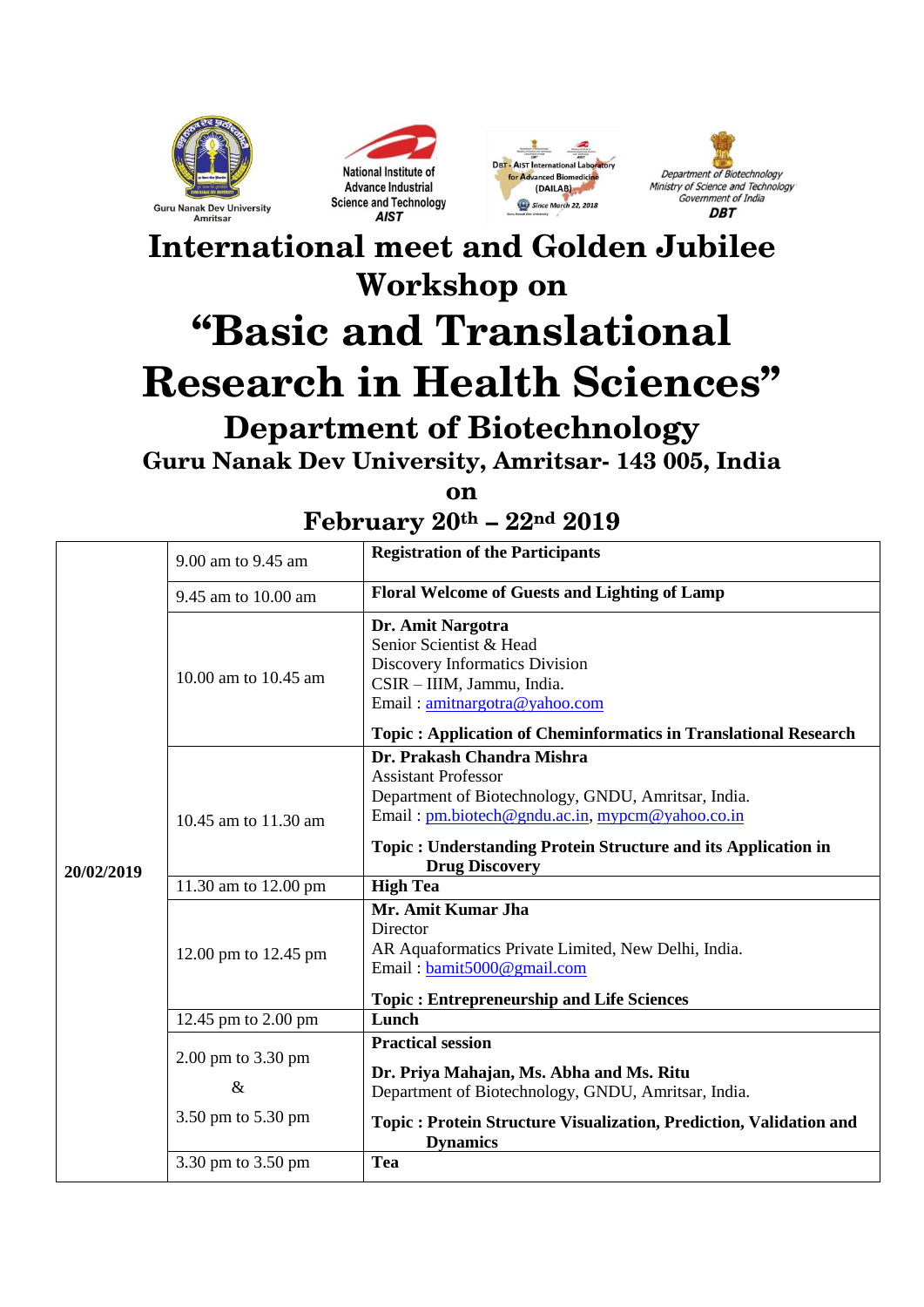|            | 10.00 am to 10.45 am                             | Dr. Ravi Shankar<br>Senior Scientist<br>Studio of Computational Biology & Bioinformatics<br>CSIR-IHBT, Palampur, India.<br>Email: ravish@ihbt.res.in; ravish9@gmail.com<br><b>Topic: Understanding RNA Binding Protein RNA Interactions</b><br>through Big and High Throughput Data                                            |
|------------|--------------------------------------------------|--------------------------------------------------------------------------------------------------------------------------------------------------------------------------------------------------------------------------------------------------------------------------------------------------------------------------------|
|            | 10.45 am to 11.30 am                             | Dr. Ashok Kumar<br><b>Assistant Professor</b><br>System Biology & Bioinformatics, UIEAST<br>Panjab University, Chandigarh, India.<br>Email: ashokkumar@pu.ac.in, ashokbiotech@gmail.com<br><b>Topic: Application of Systems Biology in Drug Discovery</b>                                                                      |
|            | 11.30 am to 12.00 pm                             | <b>Tea</b>                                                                                                                                                                                                                                                                                                                     |
|            | 12.00 pm to 12.45 pm                             | Dr. Priya Mahajan<br><b>DBT-Research Associate</b><br>Department of Biotechnology, GNDU, Amritsar, India.<br>Email: privabio.rsh@gndu.ac.in, priva.mahajan06@gmail.com                                                                                                                                                         |
| 21/02/2019 |                                                  | Topic: Significance of Computer-Aided Drug Designing in Drug<br><b>Discovery Process</b>                                                                                                                                                                                                                                       |
|            | 12.45 pm to 2.00 pm                              | Lunch                                                                                                                                                                                                                                                                                                                          |
|            | 2.00 pm to 3.30 pm<br>$\&$<br>3.50 pm to 5.30 pm | <b>Practical session</b><br><b>Mr. Nitesh Kumar</b><br><b>Research Scholar</b><br>Studio of Computational Biology & Bioinformatics<br>CSIR-IHBT, Palampur, India.<br><b>Topic: NGS Data Analysis for Transcriptome Discovery</b>                                                                                               |
|            | 3.30 pm to 3.50 pm                               | Tea                                                                                                                                                                                                                                                                                                                            |
|            | 10.00 am to 10.45 am                             | Dr. Sunil Kaul<br><b>Chief Senior Research Scientist</b><br>BMRI, AIST, Japan.<br>Email: $s$ -kaul@aist.go.jp<br>Topic: Health Care and Cure Potentials of Indian Ayurvedic Herb<br>Ashwagandha: Molecules, Mechanisms, Merits to Society                                                                                      |
| 22/02/2019 | 10.45 am to 11.30 am<br>11.30 am to 12.00 pm     | Dr. Renu Wadhwa<br>Prime Senior Researcher and Head<br>BMRI, AIST, Japan.<br>Email: renu-wadhwa@aist.go.jp<br>Topic: CARF is a Key Regulator and Molecular Bridge Between<br><b>Malignant</b><br><b>Transformation:</b><br><b>Cellular</b><br><b>Senescence</b><br>and<br><b>Discovery, Diagnostics and Drug Target</b><br>Tea |
|            |                                                  |                                                                                                                                                                                                                                                                                                                                |